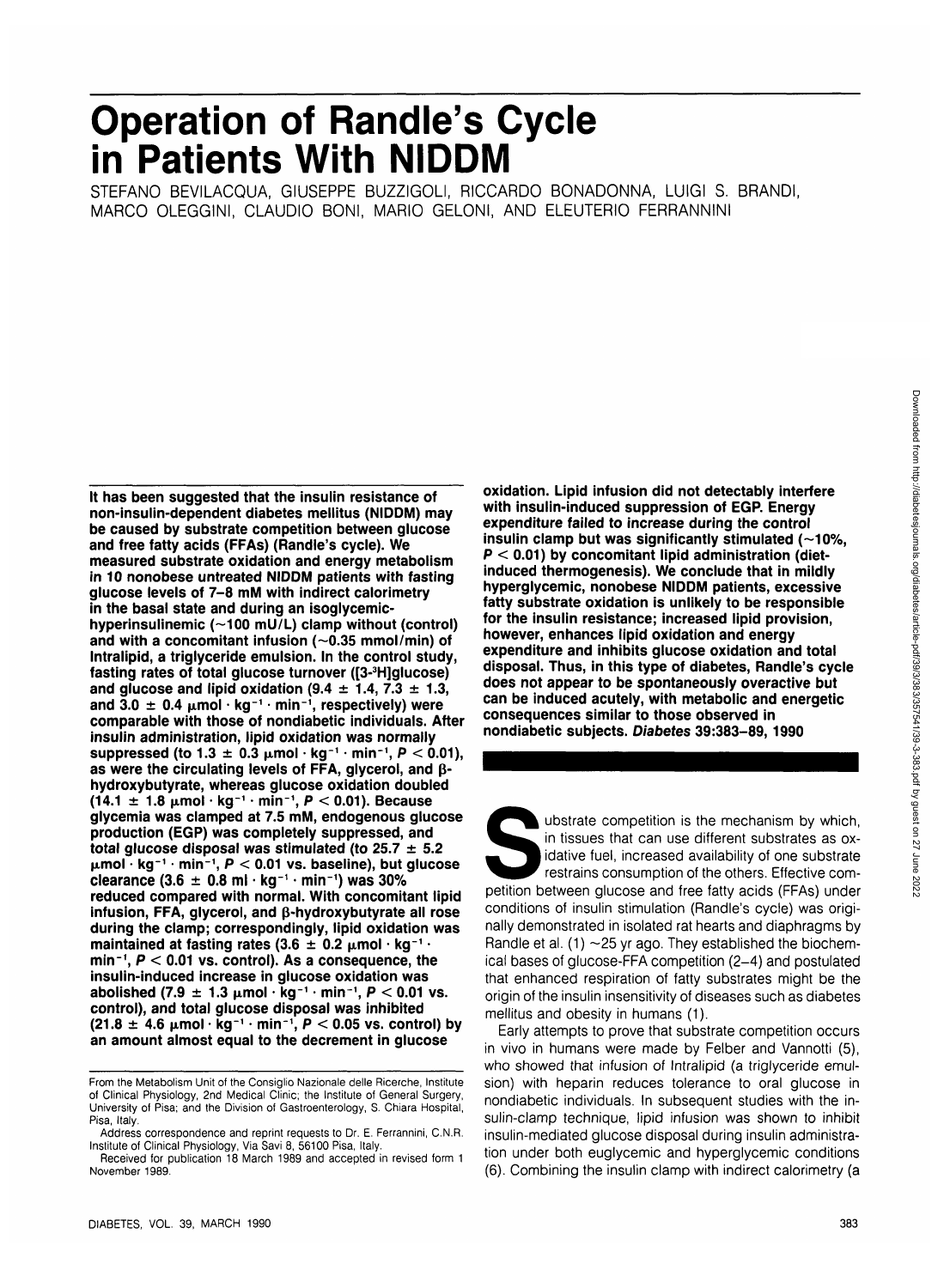## RANDLE'S CYCLE IN NIDDM

noninvasive method to measure substrate oxidation in vivo; 7) made it possible to demonstrate that lipid infusion causes increased lipid oxidation, which in turn inhibits glucose oxidation, and hence glucose uptake, in full accord with Randle's postulates (8).

There seems to be little doubt that by use of Intralipid plus heparin infusion as the experimental tool to simulate accelerated lipolysis, insulin-mediated glucose disposal can be acutely inhibited by exogenous lipids in nondiabetic individuals (6,8). The effect is markedly time dependent; i.e., it depends on the sequence of application of lipid and insulin stimulation (9). Whether the same is true in insulin-resistant states is unclear, however. In a group of women with moderate degrees of obesity but normal glucose tolerance, we showed that infusion of Intralipid plus heparin at the same rate and in the same sequence as previously done in nonobese subjects (6) fails to impede insulin-mediated glucose uptake but interferes with the ability of insulin to suppress endogenous glucose production (10). Thus, classic substrate competition is not acutely inducible in obese individuals, but increased availability of fatty substrates stimulates hepatic glucose production, in agreement with in vitro evidence (11-14) and suggestions from previous in vivo work  $(6)$ 

Non-insulin-dependent diabetes mellitus (NIDDM) is an insulin-resistant state that shares some of the metabolic features of obesity (15). Therefore, it seemed logical to test whether Randle's cycle can be induced in nonobese NIDDM patients. In this study, lipid infusion in the same format used previously was combined with the insulin clamp and indirect calorimetry in a group of insulin-resistant moderately hyperglycemic patients (6).

## **RESEARCH DESIGN AND METHODS**

Ten ambulatory NIDDM patients (1 woman, 9 men) were recruited from the Diabetic Clinic of the Gastroenterology Division. Their age was 54  $\pm$  3 yr (mean  $\pm$  SE), and their body weight was 78  $\pm$  4 kg, corresponding to a mean ratio of actual to ideal body weight of  $1.10 \pm 0.05$  (Metropolitan Life Insurance tables, 1959; 16). The patients had had diabetes for an average of  $9 \pm 4$  yr, were being treated with oral hypogycemic agents (half of them) or diet, and were taking no other medication at the time of study. Patients were instructed to withhold oral drugs and to eat a weight-maintaining diet containing at least 200 g carbohydrate/day for 2 wk before the study. No subject habitually undertook vigorous physical exercise or suffered from any endocrine disorder other than diabetes. The nature, purpose, and potential risks of the study were carefully explained to all subjects before obtaining their consent to participate.

**Experimental protocol.** The experiments were carried out after an overnight (12- to 14-h) fast with the subjects lying in a quiet room. Polyethylene cannulas were inserted into an antecubital vein for infusion of test substances and retrogradely into a wrist vein for blood sampling; the latter catheter was kept patent by a slow saline drip while the hand was warmed in a heated box (~70°C) to allow arterialization of venous blood (17).

Insulin sensitivity was assessed with the use of the isoglycemic insulin-clamp technique (i.e., plasma glucose concentration was maintained at whatever level the patient presented with on the morning of the study; 18). Peripheral plasma insulin concentrations were acutely raised and maintained at  $\sim$  100 mU/L by means of a primed constant infusion of regular insulin (Actrapid, Novo, Copenhagen) administered at a rate of 1 mU  $\cdot$  kg<sup>-1</sup>  $\cdot$  min<sup>-1</sup> for 2 h, whereas plasma glucose was held at the desired level by a variable exogenous glucose infusion.

Endogenous glucose production (EGP) was measured in 8 subjects by tracer dilution (19). [3-<sup>3</sup> H]glucose (Amersham, Buckinghamshire, UK) was administered as a primed (40-  $\mu$ Ci) constant (0.3- $\mu$ Ci/min) infusion, which was begun 3 h before the insulin clamp and continued throughout the study. The larger prime and the longer equilibration time of the tracer were adopted to ensure isotopic equilibrium in the presence of slower glucose clearance rates (19).

Substrate oxidation and energy expenditure were measured in 7 subjects by indirect calorimetry (7). Ninety minutes before the clamp, a transparent plastic ventilated hood was placed over the subject's head and made airtight around the neck. Air flow and  $O_2$  and  $CO_2$  concentrations in the expired and inspired air were measured by a computerized continuous open-circuit system (Metabolic Measurement Cart Horizon apparatus, SensorMedics, Anaheim, CA). Gasexchange measurements were taken during a 45-min basal period after the subjects had adapted to the hood and stabilized their breathing pattern and were continued throughout the clamp.

Each subject was studied twice, with and without an infusion of 10% Intralipid (Pierrel, Italy; 3 ml/min, corresponding to  $\sim$ 1 mmol/min of FFA equivalents) plus heparin (200-U bolus +  $0.4$  U  $\cdot$  kg<sup>-1</sup>  $\cdot$  min<sup>-1</sup>), which was started simultaneously with the insulin infusion and continued throughout the clamp. Thus, each subject served as his/her own control. The two experiments were carried out within 2 wk of one another, the order of the lipid and control studies being randomized.

Plasma glucose was measured by the glucose oxidase method on a Beckman analyzer (Fullerton, CA). [3-<sup>3</sup>H]glucose concentration in plasma samples and in tracer infusates was measured as described previously (10), and blood metabolites were measured by continuous-flow fluorimetry (10). Serum potassium was measured by flame photometry, and nonprotein urinary nitrogen was measured by the Kjeldahl method (20).

**Data analysis.** Rates of glucose appearance and disappearance were calculated from the isotopic data with the use of a two-compartment model for non-steady-state glucose kinetics (21). This model is roughly equivalent to the monocompartmental model of Steele (22); both have been shown to underestimate glucose appearance during clamp experiments with high rates of glucose flux (23). In our studies, negative rates of EGP were in fact calculated during the 2nd h of the insulin clamp in 10 of 16 cases either with or without concomitant lipid infusion. These values, however, were taken to indicate only that endogenous glucose output was completely suppressed, and whole-body glucose disposal rates were calculated from the infusion rate of exogenous glucose (after correction for changes in glucose levels in a distribution volume of 250 ml/kg; 24). When EGP was a positive number, this was added to the exogenous glucose infusion to calculate whole-body glucose disposal.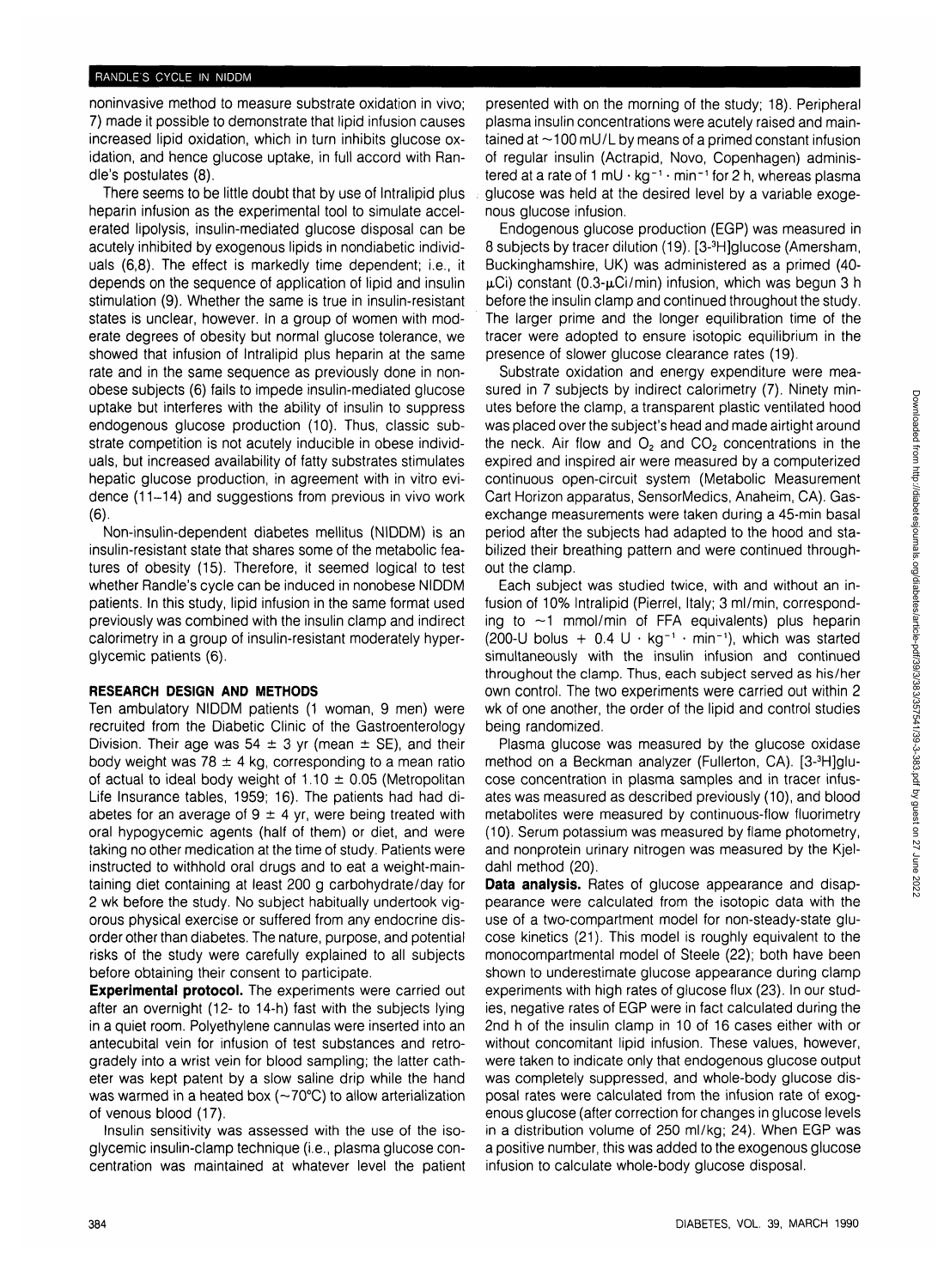Protein oxidation was estimated from the urinary nonprotein excretion rate by multiplying the latter value by 6.25 (7). Changes in body urea pool were calculated by multiplying the measured change in blood urea nitrogen concentration by the distribution volume of urea (600 ml/kg; 25) and were taken into account in the estimation of protein oxidation. Net whole-body rates of carbohydrate and lipid oxidation and energy expenditure were estimated from gas-exchange measurements and protein oxidation by use of equations described in detail and discussed in ref. 26. The terms carbohydrate oxidation and glucose oxidation are used interchangeably.

Nonoxidative glucose disposal (a collective term encompassing glycogen formation, anaerobic glycolysis, and lipid synthesis from glucose-derived carbons) was computed as the difference between whole-body glucose disposal and total glucose oxidation.

All data are expressed as means  $\pm$  SE. For any variable, the statistical significance of changes in mean values over time was assessed by one-way analysis of variance (ANOVA) for repeated measures. Differences in mean values between the lipid and the control study were analyzed by Student's paired t test.



**FIG. 1. Plasma glucose and insulin concentrations in basal state and during insulin clamp in 10 nonobese non-insulin-dependent diabetic patients without (solid lines) and with {dashed lines) concomitant lipid infusion. Exogenous glucose infusion rates required to maintain isoglycemia during control and lipid studies are also shown (bottom).**



**TIME (min) FIG. 2. Plasma concentrations of free fatty acids (FFA) and triglycerides and blood concentrations of glycerol and**

**p-hydroxybutyrate (p-OH-butyrate) in 10 non-insulin-dependent diabetic patients in basal state and during insulin clamp without (A) or** with  $(\triangle)$  concomitant lipid infusion.  $\mathbb{R}$  < 0.05 or less lipid vs. control **studies by paired t test.**

## **RESULTS**

Fasting plasma glucose concentrations were  $7.1 \pm 0.5$  and  $7.5 \pm 0.6$  mM (NS) in the control and lipid studies, respectively. Isoglycemia (at 7 mM) was maintained satisfactorily in both studies (Fig. 1). Fasting plasma insulin concentrations were 11  $\pm$  2 (control) and 12  $\pm$  2 mU/L (lipid) and were raised and held constant at similar plateaus (99  $\pm$  1 and  $100 \pm 2$  mU/L, mean of the 2nd h) during the clamp. Less exogenous glucose was required to maintain isoglycemia during lipid infusion than in the control condition from 40 min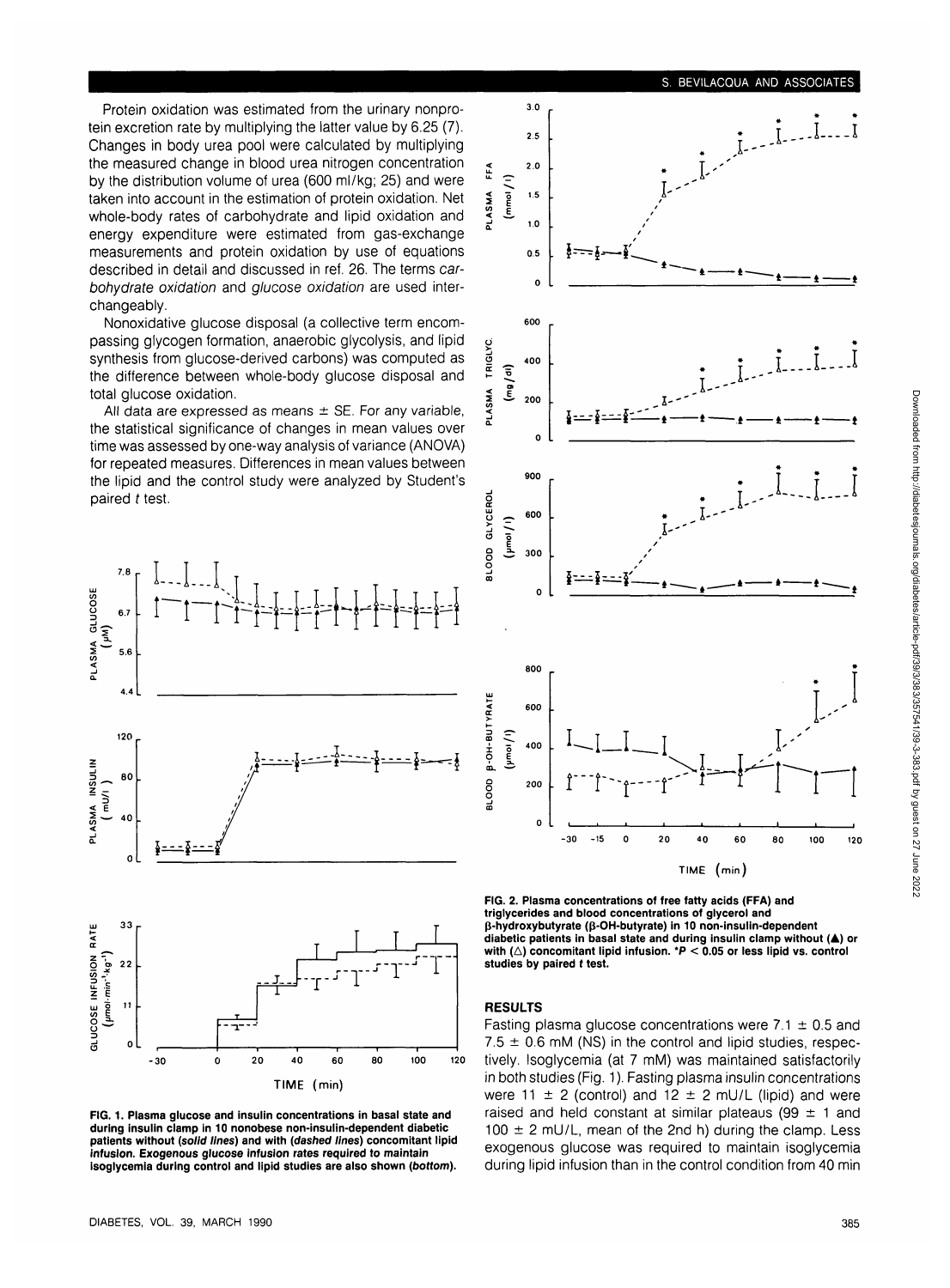into the clamp on (Fig. 1). During the 2nd h of the clamp, the rate of glucose infusion was less with than without lipid infusion in 9 of 10 subjects; the corresponding mean group values (22.9  $\pm$  4.5 vs. 27.0  $\pm$  4.9  $\mu$ mol · kg<sup>-1</sup> · min<sup>-1</sup>) were significantly ( $P < 0.025$ ) different from one another.

EGP was similar in the fasting state on both occasions  $(9.7 \pm 1.3 \text{ vs. } 10.4 \pm 1.1 \text{ }\mu\text{mol} \cdot \text{kg}^{-1} \cdot \text{min}^{-1}, \text{ control vs. }$ lipid, respectively; NS). During the 2nd h of the clamp, EGP was not, on average, significantly different from 0 in either study ( $-5.2 \pm 2.4$  vs.  $-1.6 \pm 2.7$   $\mu$ mol·kg<sup>-1</sup> min<sup>-1</sup>, control and lipid, respectively).

In the fasting state, plasma FFA concentrations were similar in the two studies, averaging  $0.56 \pm 0.06$  (control) and  $0.56 \pm 0.07$  mM (lipid) (Fig. 2). After insulin administration in the control study, plasma FFA fell to a mean level of 0.14 mM during the 2nd h ( $P < 0.001$ ). In contrast, lipid-plusheparin infusion resulted in a marked, gradual increase in FFA levels, which leveled off at 2.4 mM between 60 and 120 min ( $P < 0.001$  vs. control). Parallel changes were seen in plasma triglyceride concentration (which did not change from baseline in the control study, although increasing 3- to 4-fold  $[P < 0.001]$  during lipid infusion) and blood glycerol levels, which plateaued at  $\sim$  0.07 and  $\sim$  0.8 mM ( $P < 0.001$ ) in the control and lipid studies, respectively (Fig. 2). Similarly, blood  $\beta$ -hydroxybutyrate concentrations decreased by 25-30% during the control clamp, whereas they nearly doubled during the lipid clamp ( $P < 0.03$  control vs. lipid), thereby documenting enhanced lipid oxidation by the liver. Blood lactate and pyruvate concentrations were similar in the fasting state in both groups of experiments (Fig. 3). After insulin infusion, blood lactate rose by  $\sim$  25% in the control group and slightly, although not significantly, less  $(-15%)$  in the lipid group. Blood pyruvate, on the other hand, remained stable in the control study but declined by 20% with lipid infusion. As a consequence, the lactate-pyruvate ratio remained unchanged from baseline in controls (10  $\pm$  1 to  $12 \pm 1$ , NS) but was significantly increased during the 2nd h of the lipid clamp (10  $\pm$  1 to 15  $\pm$  2, P < 0.02) (Fig. 3). Fasting blood alanine levels were similar in the control and lipid studies (371  $\pm$  32 and 410  $\pm$  34  $\mu$ M, respectively) and did not show any consistent change during either clamp. Plasma potassium concentrations were superimposable in the two groups of experiments in the basal state and fell to similar extents (by  $\sim$  1 meg/L) during insulin administration.

The results of indirect calorimetry are depicted in Fig. 4. Basal O<sub>2</sub> consumption (244  $\pm$  15 vs. 258  $\pm$  17 ml/min) and  $CO<sub>2</sub>$  production (199  $\pm$  12 vs. 209  $\pm$  12 ml/min) were similar in the control and lipid studies. Consequently, the mean basal RQs (ratio of  $CO<sub>2</sub>$  production to  $O<sub>2</sub>$  consumption) also were superimposable (0.82  $\pm$  0.02 vs. 0.81  $\pm$  0.01). During the clamp, however,  $O<sub>2</sub>$  consumption remained at baseline in the control group, whereas it rose to 270-300 ml/min after lipid infusion.  $CO<sub>2</sub>$  production, on the other hand, showed a small gradual increase throughout the 120 min of insulin infusion in both groups of studies. Consequently, RQ rose progressively (to  $0.91 \pm 0.02$ ,  $P < 0.01$ ) during the control clamp but failed to do so in the lipid study ( $P < 0.01$  control vs. lipid; Fig. 4).

Urine nonprotein nitrogen concentrations (—0.4 mM) and urine flow rates ( $\sim$ 1.5 ml/min) were similar in the two groups of studies; thus, whole-body protein oxidation was estimated

to be 5.6  $\pm$  0.7 and 6.5  $\pm$  0.8  $\mu$ mol  $\cdot$  kg<sup>-1</sup>  $\cdot$  min<sup>-1</sup> (NS) for the control and lipid groups, respectively. From these data and the gas-exchange measurements, whole-body rates of substrate utilization could be calculated (Table 1). Basal rates of total glucose disposal, glucose oxidation, nonoxidative glucose uptake, and lipid oxidation were similar for both studies. Insulin administration (control study) stimulated total glucose utilization 2.5-fold by doubling glucose oxidation and increasing nonoxidative glucose disposal five times; at the same time, lipid oxidation was reduced by >60%. In contrast, with insulin administration and concomitant lipid infusion, lipid oxidation persisted at a rate slightly higher than baseline; correspondingly, glucose oxidation failed to be stimulated, and total glucose uptake was 15% less than in the control condition. Note that nonoxidative glucose disposal was not significantly affected by lipid administration.

Energy expenditure averaged  $4.8 \pm 0.3$  kJ/min in the fasting state during the control study and remained at this level throughout the insulin clamp (4.9  $\pm$  0.3 kJ/min between 60 and 120 min; Fig. 5). In contrast, basal energy expenditure in the lipid study (5.1  $\pm$  0.3 kJ/min) increased gradually during insulin administration; its mean value over the 2nd h of the study was significantly higher (5.6  $\pm$  0.4 kJ/min, P <



**FIG. 3. Blood lactate and pyruvate concentrations and their molar ratio in 10 non-insulin-dependent diabetic patients in basal state and during** insulin clamp without  $(A)$  or with  $(\triangle)$  concomitant lipid infusion. **\*P < 0.05 or less lipid vs. control studies by paired t test.**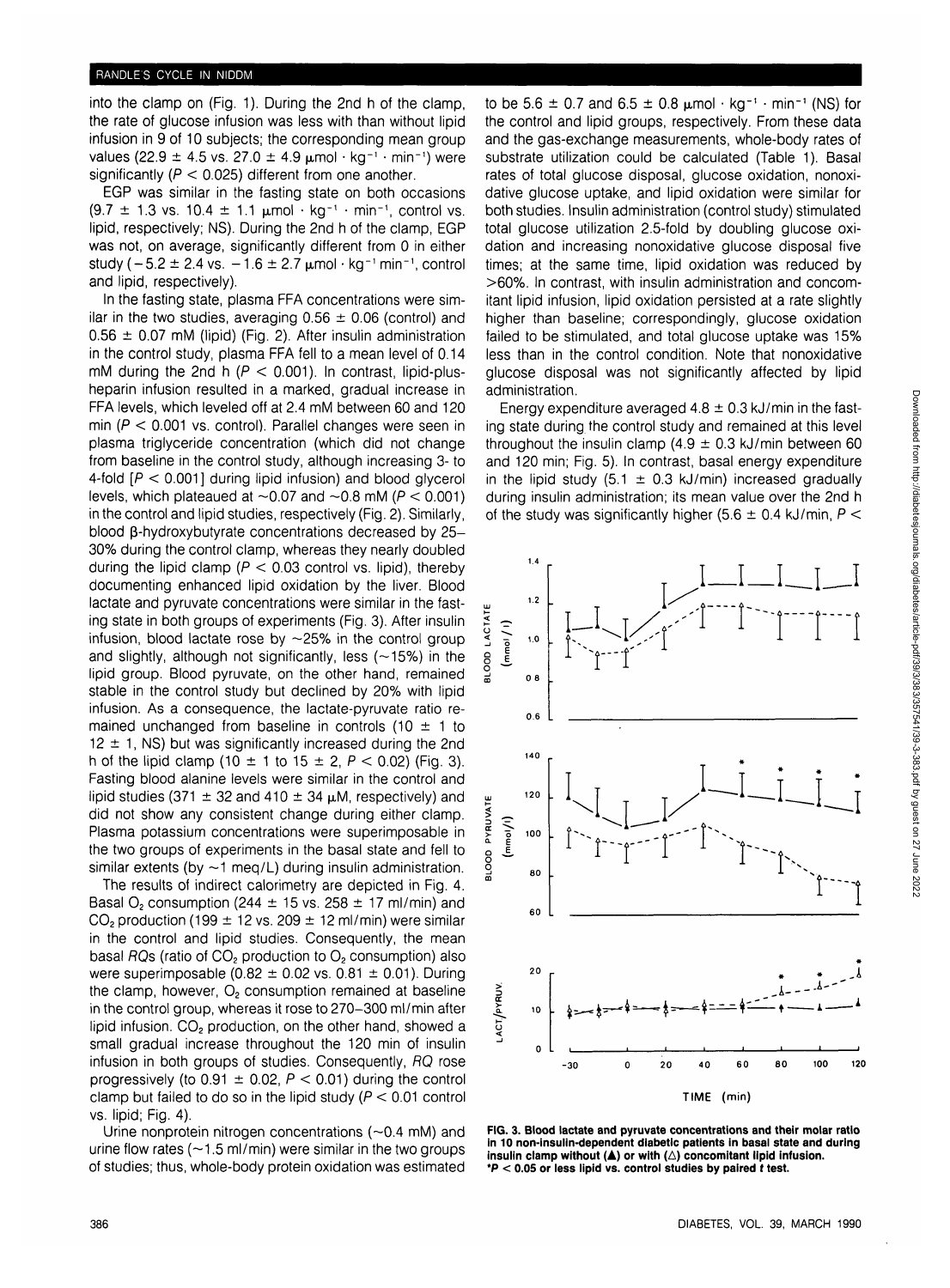

**FIG. 4. Rates of O2 consumption, CO2 production, and total RQ (ratio** of O<sub>2</sub> consumption to CO<sub>2</sub> production) in 10 non-insulin-dependent **diabetic patients in basal state and during insulin clamp without (solid lines) or with (dashed lines) concomitant lipid infusion. \*P < 0.05 or less lipid vs. control studies by paired t test.**

0.01) than at baseline or during the corresponding period of the control experiment. In either study in the basal state, carbohydrate and lipid oxidation contributed 32 and 50%, respectively, to total energy production (Fig. 6). These proportions were reversed during insulin administration (62% of energy from carbohydrate, 21% from lipid) but were conspicuously maintained during combined insulin and lipid administration.

#### S. BEVILACQUA AND ASSOCIATES

# **DISCUSSION**

The diabetic patients in this study were nonobese, middle aged, mildly hyperglycemic, and untreated at the time of study. The approach used to test for Randle's cycle was the same as that previously applied in our laboratory to healthy individuals (6) and nondiabetic obese subjects (10). The reasons for choosing an isoglycemic rather than euglycemic insulin-clamp protocol were 1) to study the diabetic patient in his/her native (i.e., hyperglycemic) condition and 2) to avoid the confounding effect of an insulin preinfusion (to achieve euglycemia) because of the strong time dependence of the glucose-FFA interaction (9).

Fasting rates of EGP were normal in absolute terms, as expected on the basis of the mild fasting hyperglycemia (27), and were similarly suppressed by insulin during the clamp. Thus, hepatic insulin resistance was not prominent in this group of diabetic subjects. The peripheral tissues, on the other hand, were definitely resistant to the stimulatory action of hyperinsulinemia. For comparison purposes in a previously reported group of age- and weight-matched nondiabetic individuals (28), total glucose uptake during the 2nd h of a euglycemic  $(5.3 \pm 0.2 \text{ mM})$ -hyperinsulinemic  $(93 \pm 6 \text{ mU/L})$  clamp averaged  $28.9 \pm 1.3 \text{ }\mu\text{mol} \cdot \text{kg}^{-1}$ . min<sup>-1</sup>, corresponding to a glucose clearance rate of 5.4  $\pm$  $0.2$  ml  $\cdot$  kg<sup>-1</sup>  $\cdot$  min<sup>-1</sup>. Because insulin-stimulated glucose clearance in diabetic patients is independent of glycemia over a wide range (29), the observed total rate of glucose uptake in the patients in this study (Table 1) at a mean glucose concentration of 7 mM (Fig. 1) corresponds to a clearance rate of 3.7  $\pm$  0.8 ml  $\cdot$  kg<sup>-1</sup>  $\cdot$  min<sup>-1</sup>, i.e., a 30% reduction vis-a-vis the nondiabetic group. Furthermore, in the diabetic patients, insulin administration failed to induce any increase in energy expenditure (diet-induced thermogenesis); this abnormality is another characteristic of insulin-resistant states (30). Notably, both the basal rate of lipid oxidation and its suppression by insulin were similar to those of nondiabetic individuals (28), as were the fasting and insulin-stimulated rates of glucose oxidation. Nonoxidative glucose disposal, on the other hand, was somewhat diminished in these patients (11.6  $\mu$ mol · kg<sup>-1</sup> · min<sup>-1</sup>; Table 1) compared with previous control subjects (17.2  $\pm$  1.3 umol  $\cdot$  kg<sup>-1</sup>  $\cdot$  min<sup>-1</sup>: 28). It can therefore be concluded that in nonobese mildly diabetic subjects 1) lipid oxidation is normal (as is also the case in more severely diabetic nonobese individuals; 31,32), 2) glucose oxidation is not grossly impaired (in contrast to more severe degrees of diabetes; 15,32), and 3) total glu-

|--|--|

Substrate utilization in non-insulin-dependent diabetic patients during isoglycemic insulin clamp without (control) or with concomitant lipid infusion

|                                                                                             | Control                                                          |                                                                             |                                                                   | Lipid                                                                                              |
|---------------------------------------------------------------------------------------------|------------------------------------------------------------------|-----------------------------------------------------------------------------|-------------------------------------------------------------------|----------------------------------------------------------------------------------------------------|
|                                                                                             | Basal                                                            | Clamp                                                                       | Basal                                                             | Clamp                                                                                              |
| Lipid oxidation<br>Glucose oxidation<br>Nonoxidative glucose uptake<br>Total glucose uptake | $3.0 \pm 0.4$<br>$7.3 \pm 1.3$<br>$2.1 \pm 1.8$<br>$9.4 \pm 1.4$ | $1.3 \pm 0.3^*$<br>$14.1 \pm 1.8^*$<br>$11.6 \pm 4.1^*$<br>$25.7 \pm 5.2^*$ | $3.2 \pm 0.3$<br>$7.2 \pm 0.8$<br>$3.1 \pm 1.7$<br>$10.2 \pm 1.2$ | $3.6 \pm 0.2$ <sup>*</sup> t<br>$7.9 \pm 1.3$<br>$13.9 \pm 3.4^*$<br>$21.8 \pm 4.6$ <sup>*</sup> t |

Values are rates (µmol · kg<sup>-1</sup> · min<sup>-1</sup>) during 30 min of baseline (basal) and during the 2nd h of the insulin clamp in 7 diabetic patients. \*P < 0.05 or less vs. respective mean basal value.

 $\uparrow$  P < 0.05 or less vs. control.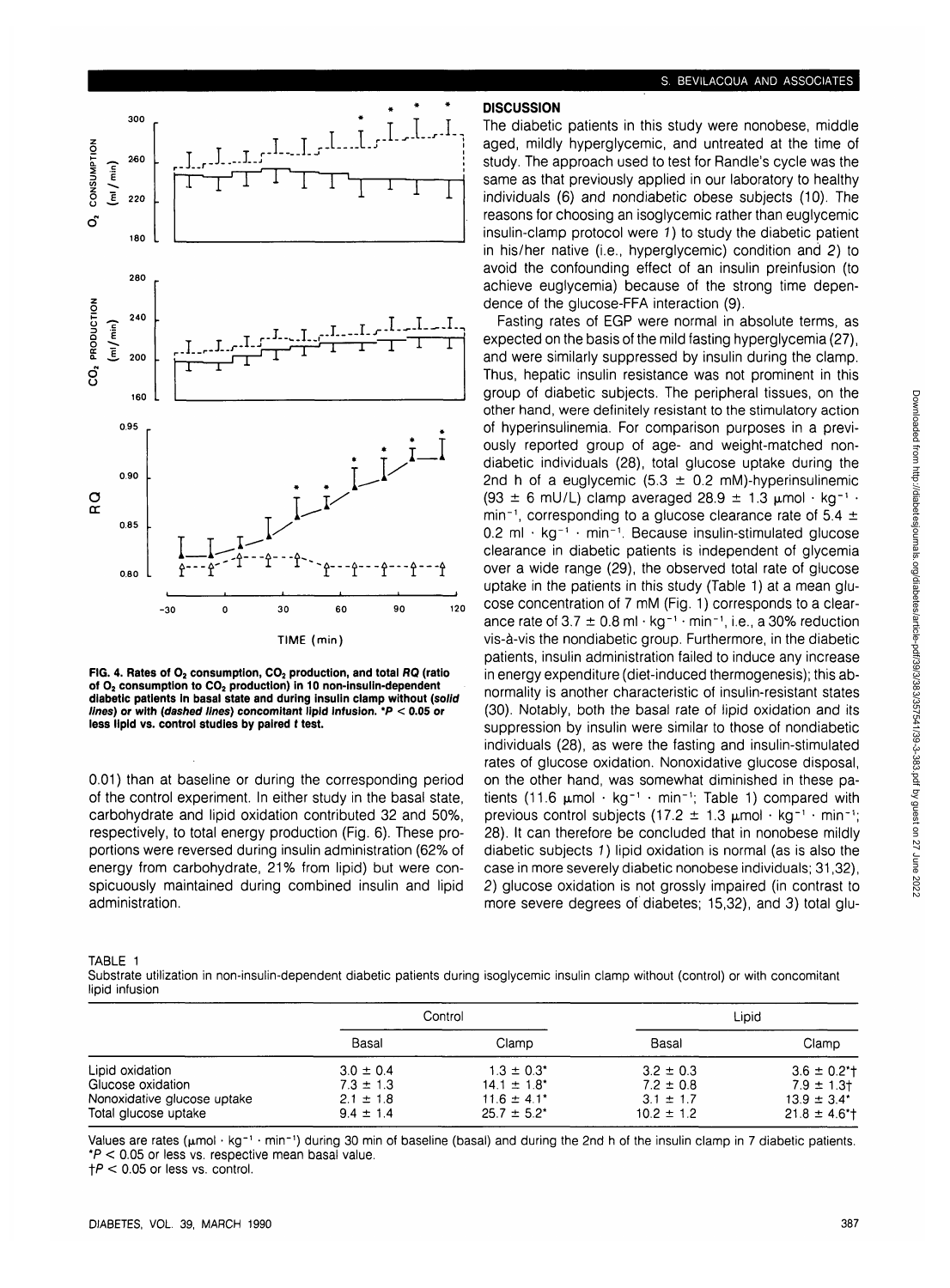

**FIG. 5. Energy expenditure in basal state and during insulin clamp in 10 non-insulin-dependent diabetic patients without**  $(A)$  **or with**  $(\triangle)$ **concomitant lipid infusion.**

cose uptake is maintained at near-normal levels by the hyperglycemia, which apparently is capable of restoring glucose oxidation more effectively than nonoxidative glucose disposal. Thus, mild diabetes is an insulin-resistant condition for which excessive utilization of fatty substrates cannot be held responsible.

Lipid infusion raised plasma FFA, blood glycerol, and serum triglyceride concentrations to the high physiological range (Fig. 2). This augmented fatty substrate supply forced lipid oxidation to levels slightly in excess of fasting rates (Table 1). The marked elevation of the lactate-pyruvate ratio in the systemic circulation (Fig. 3) reflected enhanced lipid oxidation at the whole-body level (3), whereas the relative increase in blood  $\beta$ -hydroxybutyrate concentrations indicated that at least part of such increment occurred in the liver (Fig. 2).

The effect of raising FFA availability was as expected on the basis of Randle's cycle; carbohydrate oxidation was inhibited, and total glucose uptake was diminished to almost precisely the same extent (Table 1). Note that lipid infusion abolished the insulin-induced stimulation of glucose oxidation but did not decrease carbohydrate oxidation below the basal fasting values. This suggests that substrate competition by FFA occurs in those tissues that insulin recruits to increase glucose utilization; i.e., the peripheral tissues (6). Also of interest, lipid infusion had no detectable stimulatory effect on EGP, at least at the insulin dose used in these studies and within the limits of accuracy of the tracer method (23). In keeping with this result, blood alanine concentrations were not lower with lipid than with saline, as was the case in the obese individuals in whom lipid infusion did cause an increased EGP (10). Nonetheless, it cannot be excluded that a lower degree of insulinization might let the stimulatory action of lipid on EGP become evident by releasing inhibition on the liver.

From the viewpoint of energy metabolism, two facts emerged. First, lipid infusion increased whole-body energy expenditure (Fig. 5) in this group of diabetic patients. This increment amounted to  $\sim$ 4% of the infused energy (12 kj/min) over the 2nd h of the study. Remarkably, the difference in lipid oxidation between the control and test studies was  $\sim$ 12 mmol over 2 h, which corresponds to  $\sim$ 10% of the infused lipid load. This indicates that most of the Intralipid was stored (as reflected by the severalfold increments in the circulating levels of FFA and triglycerides; Fig. 2) and that the small fraction of Intralipid that was oxidized was sufficient to induce a thermogenic effect. It can therefore be concluded that at least in mildly diabetic individuals, the characteristic lack of diet-induced thermogenesis is limited to glucose, with the response to fat being preserved (30). Second, the overall effect of lipid infusion on the pattern of substrate oxidation was to clamp the fasting state (at a slightly higher energy level) for 2 h despite the hyperinsulinemia (Fig. 6). In other words, the classic insulin-induced shift in substrate oxidation for energy production was deleted despite other actions of insulin (suppression of EGP, stimulation of nonoxidative glucose disposal, promotion of potassium uptake) being kept intact. This observation speaks in favor of a primacy of substrate effects over hormone action in determining the pattern of fuel utilization, at least under the experimental circumstances explored herein.

In summary, inhibition of glucose metabolism by enhanced use of fatty substrates does not seem to explain the insulin resistance of nonobese NIDDM patients. In these patients, nevertheless, Randle's cycle can be induced acutely: insulin effectively lowers circulating FFA (i.e., control study), whereas increased provision of exogenous lipids restrains glucose utilization (i.e., Intralipid infusion). In this respect, mildly hyperglycemic individuals behave like nondiabetic subjects (6). It appears that only when insulin resistance is more severe the inhibitory effect of fat oxidation on the oxidative disposal of glucose by peripheral tissues disappears and its stimulatory action on EGP becomes prominent. This was observed in the obese subjects in our previous study (10), who were profoundly insulin resistant both at the level of the liver and in the peripheral tissues and during an acute experimental circumstance (marked hyperglycemia with hy-



**FIG. 6. Relative contributions of protein (solid bars), lipid (lightly shaded bars), and glucose (darkly shaded bars) oxidation to total energy expenditure in basal state and during hyperinsulinemia without or with concomitant lipid infusion.**